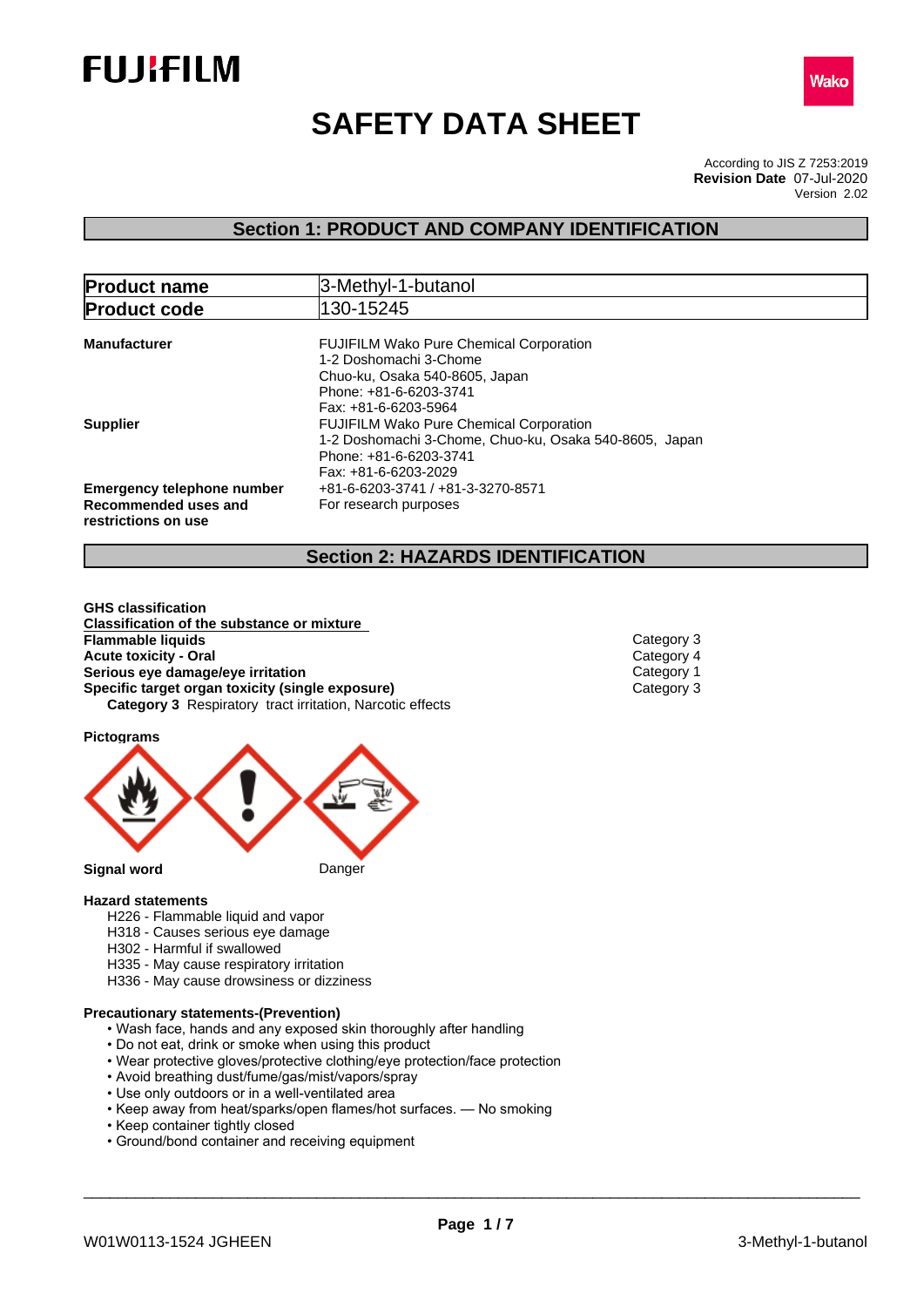- Use explosion-proof electrical/ventilating/lighting/equipment
- Use only non-sparking tools
- Take precautionary measures against static discharge
- Keep cool

### **Precautionary statements-(Response)**

• IF IN EYES: Rinse cautiously with water for several minutes. Remove contact lenses, if present and easy to do. Continue rinsing.

- Immediately call a POISON CENTER or doctor/physician
- IF ON SKIN (or hair): Remove/Take off immediately all contaminated clothing. Rinse skin with water/shower.
- IF INHALED: Remove victim to fresh air and keep at rest in a position comfortable for breathing.
- Call a POISON CENTER or doctor/physician if you feel unwell.
- IF SWALLOWED: Call a POISON CENTER or doctor/physician if you feel unwell
- Rinse mouth.
- In case of fire: Use CO2, dry chemical, or foam for extinction
- **Precautionary statements-(Storage)**
	- Store in a well-ventilated place. Keep container tightly closed
	- Store locked up.

### **Precautionary statements-(Disposal)**

• Dispose of contents/container to an approved waste disposal plant

### **Others**

**Other hazards** Not available

### **Section 3: COMPOSITION/INFORMATION ON INGREDIENTS**

**Single Substance or Mixture** Substance

### **Formula** (CH3)2CHCH2CH2OH

| . .<br><b>Chemical Name</b> | Weiaht-% | Molecular weight | <b>ENCS</b> | <b>ISHL</b><br>. NO | <b>CAS RN</b><br>CAS<br>N |
|-----------------------------|----------|------------------|-------------|---------------------|---------------------------|
| alcohol                     | വറ       | nn               | $.04 -$     |                     | $\sim$                    |
| <b>Isopentyl</b>            | JU.U     | טט. וט           | $\sim$      |                     | ີ                         |

**Impurities and/or Additives:** Not applicable

### **Section 4: FIRST AID MEASURES**

#### **Inhalation**

Remove to fresh air. If symptoms persist, call a physician.

#### **Skin contact**

Wash off immediately with soap and plenty of water. If symptoms persist, call a physician.

## **Eye contact**

IF IN EYES: Rinse cautiously with water for several minutes. Remove contact lenses, if present and easy to do. Continue rinsing. Immediate medical attention is required.

### **Ingestion**

Rinse mouth. Never give anything by mouth to an unconscious person. Call a physician or poison control center immediately. Do not induce vomiting without medical advice.

### **Protection of first-aiders**

Use personal protective equipment as required.

## **Section 5: FIRE FIGHTING MEASURES**

### **Suitable extinguishing media**

Water spray (fog), Carbon dioxide (CO2), Foam, Extinguishing powder, Sand

**Unsuitable extinguishing media**

### No information available

### **Specific hazards arising from the chemical product**

Thermal decomposition can lead to release of irritating and toxic gases and vapors. Vapors may form explosive mixtures with air

### **Special extinguishing method**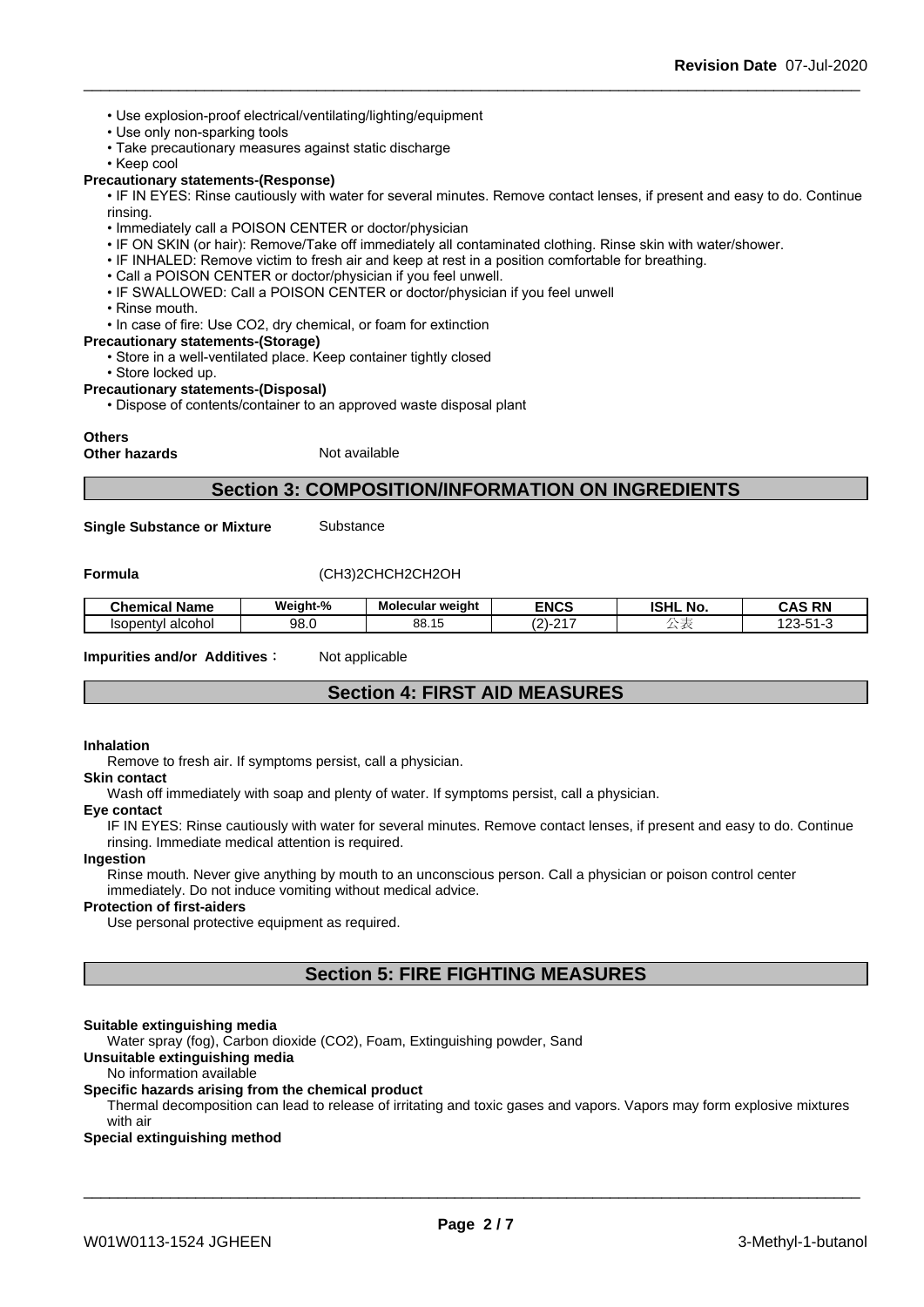### No information available

## **Special protective actions for**

### **fire-fighters**

Use personal protective equipment as required.Firefighters should wear self-contained breathing apparatus and full firefighting turnout gear.

## **Section 6: ACCIDENTAL RELEASE MEASURES**

### **Personal precautions, protective equipment and emergency procedures**

For indoor, provide adequate ventilation process until the end of working. Deny unnecessary entry other than the people involved by, for example, using a rope. While working, wear appropriate protective equipments to avoid adhering it on skin, or inhaling the gas. Work from windward, and retract the people downwind.

### **Environmental precautions**

To be careful not discharged to the environment without being properly handled waste water contaminated.

### **Methods and materials for contaminent and methods and materials for cleaning up**

Sweep up and gather scattered particles, and collect it in an empty airtight container.

## **Recoverly, neutralization**

## No information available

**Secondary disaster prevention measures**

Clean contaminated objects and areas thoroughly observing environmental regulations.

## **Section 7: HANDLING AND STORAGE**

### **Handling**

### **Technical measures**

Highly flammable. Avoid contact with high temperature objects, spark, and strong oxidizing agents. Use with local exhaust ventilation.

### **Precautions**

Do not rough handling containers, such as upsetting, falling, giving a shock, and dragging. Prevent leakage, overflow, and scattering. Not to generate steam and dust in vain. Seal the container after use. After handling, wash hands and face, and then gargle. In places other than those specified, should not be smoking or eating and drinking. Should not be brought contaminated protective equipment and gloves to rest stops. Deny unnecessary entry of non-emergency personnel to the handling area.

### **Safety handling precautions**

Take necessary action to avoid static electricity discharge (which might cause ignition of organic vapors). Avoid contact with skin, eyes or clothing. Use personal protective equipment as required.

### **Storage**

| Safe storage conditions   |             |
|---------------------------|-------------|
| <b>Storage conditions</b> | Keep conta  |
| Safe packaging material   | Glass       |
| Incompatible substances   | Strong oxid |

**Storage Keep container protect from light tightly closed. Store in a cool (2-10 °C) place.<br>
<b>I Safe packaging material** Glass **Strong oxidizing agents** 

## **Section 8: EXPOSURE CONTROLS/PERSONAL PROTECTION**

### **Engineering controls**

In case of indoor workplace, seal the source or use a local exhaust system. Provide the safety shower facility, and handand eye-wash facility. And display their position clearly.

### **Exposure limits**

| <b>Chemical Name</b> | JSOH (Japan)                          | <b>ISHL (Japan)</b> | <b>ACGIH</b>  |
|----------------------|---------------------------------------|---------------------|---------------|
| Isopentyl alcohol    | TWA: 100 ppm OEL                      | ISHL/ACL: 100 ppm   | STEL: 125 ppm |
| 123-51-3             | TWA: $360 \text{ ma/m}^3 \text{ OEL}$ |                     | TWA: 100 ppm  |
|                      | ISHL/ACL: 100 ppm                     |                     |               |

### **Personal protective equipment**

| <b>Respiratory protection</b> |  |
|-------------------------------|--|
| <b>Hand protection</b>        |  |
| Eye protection                |  |
| Skin and body protection      |  |

**Respiratory protection** gas mask for organic gas **Hand protection** Impermeable protective gloves **Eye protection** protective eyeglasses or chemical safety goggles Long-sleeved work clothes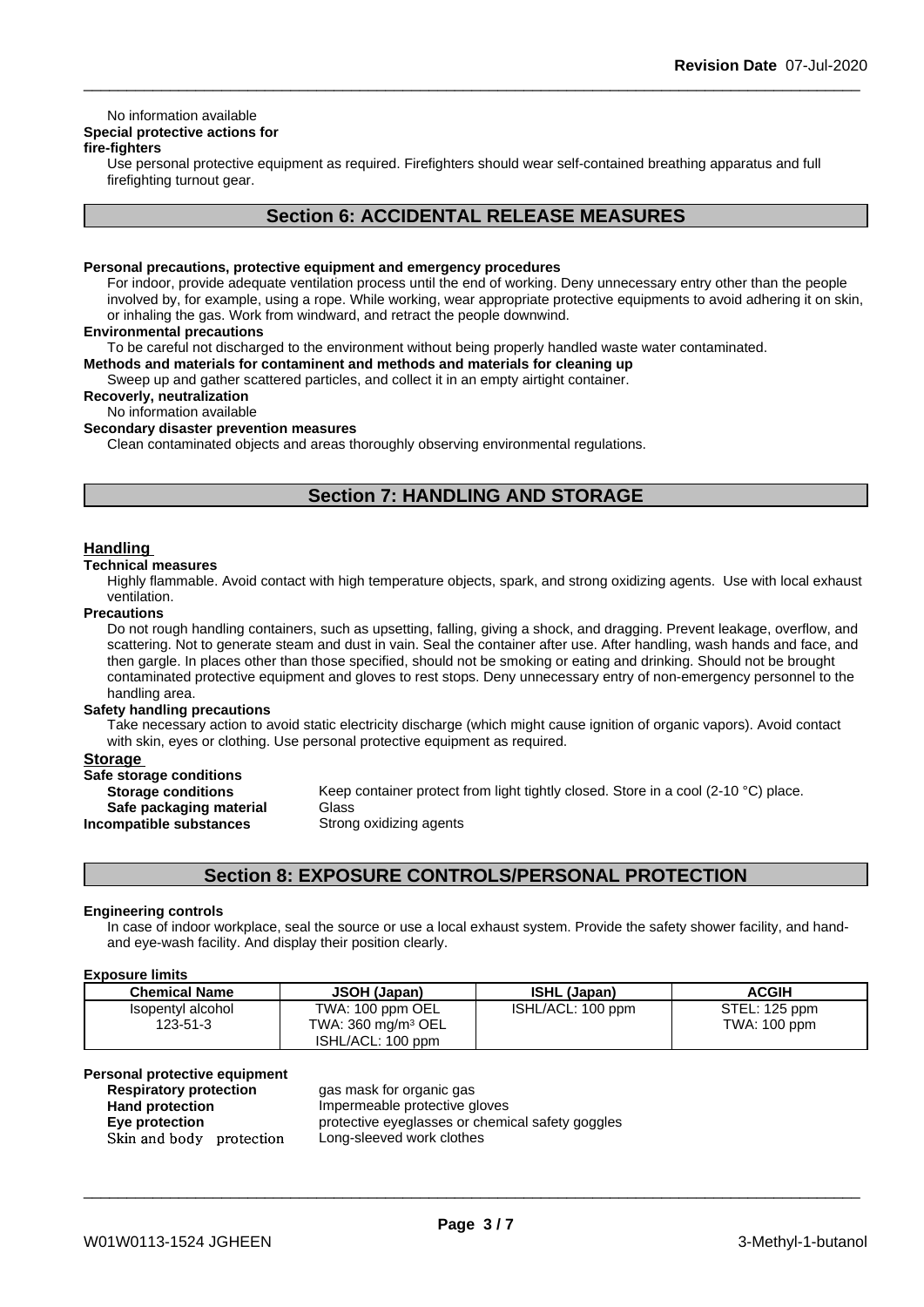### **General hygiene considerations**

Handle in accordance with good industrial hygiene and safety practice.

## **Section 9: PHYSICAL AND CHEMICAL PROPERTIES**

| Color                                                  | colorless                                   |
|--------------------------------------------------------|---------------------------------------------|
| <b>Turbidity</b>                                       | clear                                       |
| Appearance                                             | liquid                                      |
| Odor                                                   | characteristic odor                         |
| <b>Melting point/freezing point</b>                    | $-117$ °C                                   |
| Boiling point, initial boiling point and boiling range | 132 $\degree$ C                             |
| <b>Flammability</b>                                    | Flammable liquid and vapor                  |
| <b>Evaporation rate:</b>                               | No data available                           |
| Flammability (solid, gas):                             | No data available                           |
| Upper/lower flammability or                            |                                             |
| explosive limits                                       |                                             |
| Upper:                                                 | 9.0%                                        |
| Lower:                                                 | 1.2%                                        |
| <b>Flash point</b>                                     | 45 $\degree$ C                              |
| Auto-ignition temperature:                             | 335 $\degree$ C                             |
| Decomposition temperature:                             | No data available                           |
| рH                                                     | No data available                           |
| Viscosity (coefficient of viscosity)                   | No data available                           |
| <b>Dynamic viscosity</b>                               | No data available                           |
| <b>Solubilities</b>                                    | Ethanol, Diethyl ether: Very soluble. water |
| n-Octanol/water partition coefficient: (log Pow)       | No data available                           |
| Vapour pressure                                        | 3.7 <sub>hPa</sub>                          |
| <b>Specific Gravity / Relative density</b>             | $0.808 - 0.813$ g/mL                        |
| Vapour density                                         | $3.06$ (air = 1)                            |
| <b>Particle characteristics</b>                        | No data available                           |

**Decomposition temperature:** No data available No data available **Viscosity (coefficient of viscosity)** No data available **Dynamic viscosity** No data available Ethanol , Diethyl ether : Very soluble. water : sparingly soluble . **n-Octanol/water partition coefficient:(log Pow)** No data available **Specific Gravity / Relative density** 0.808 - 0.813 g/mL  $3.06$  (air = 1) **Particle characteristics** No data available

## **Section 10: STABILITY AND REACTIVITY**

### **Stability**

**Reactivity** No data available **Chemical stability** May be altered by light. **Hazardous reactions** None under normal processing **Conditions to avoid** Extremes of temperature and direct sunlight, Heat, flames and sparks, static electricity, spark **Incompatible materials** Strong oxidizing agents **Hazardous decomposition products** Carbon monooxide (CO), Carbon dioxide (CO2)

**Section 11: TOXICOLOGICAL INFORMATION**

| <b>Acute toxicity</b> |                                                    |                                                                               |                        |
|-----------------------|----------------------------------------------------|-------------------------------------------------------------------------------|------------------------|
| <b>Chemical Name</b>  | Oral LD50                                          | <b>Dermal LD50</b>                                                            | <b>Inhalation LC50</b> |
| Isopentyl alcohol     | 1300 mg/kg (Rat)                                   | (Rabbit)<br>3250 mg/kg<br>3970 µL/kg (Rabbit)                                 | N/A                    |
|                       |                                                    |                                                                               |                        |
| <b>Chemical Name</b>  | Acute toxicity -oral- source<br><i>information</i> | Acute toxicity -dermal- source Acute toxicity -inhalation gas-<br>information | source information     |

| Isopentyl alcohol    | Based on the NITE GHS<br>Iclassification results. | Based on the NITE GHS<br>Iclassification results.                  | Based on the NITE GHS<br>Iclassification results. |
|----------------------|---------------------------------------------------|--------------------------------------------------------------------|---------------------------------------------------|
|                      |                                                   |                                                                    |                                                   |
|                      |                                                   |                                                                    |                                                   |
| <b>Chemical Name</b> | <b>Acute toxicity -inhalation</b>                 | Acute toxicity -inhalation dust-  Acute toxicity -inhalation mist- |                                                   |
|                      | vapor-source information                          | source information                                                 | source information                                |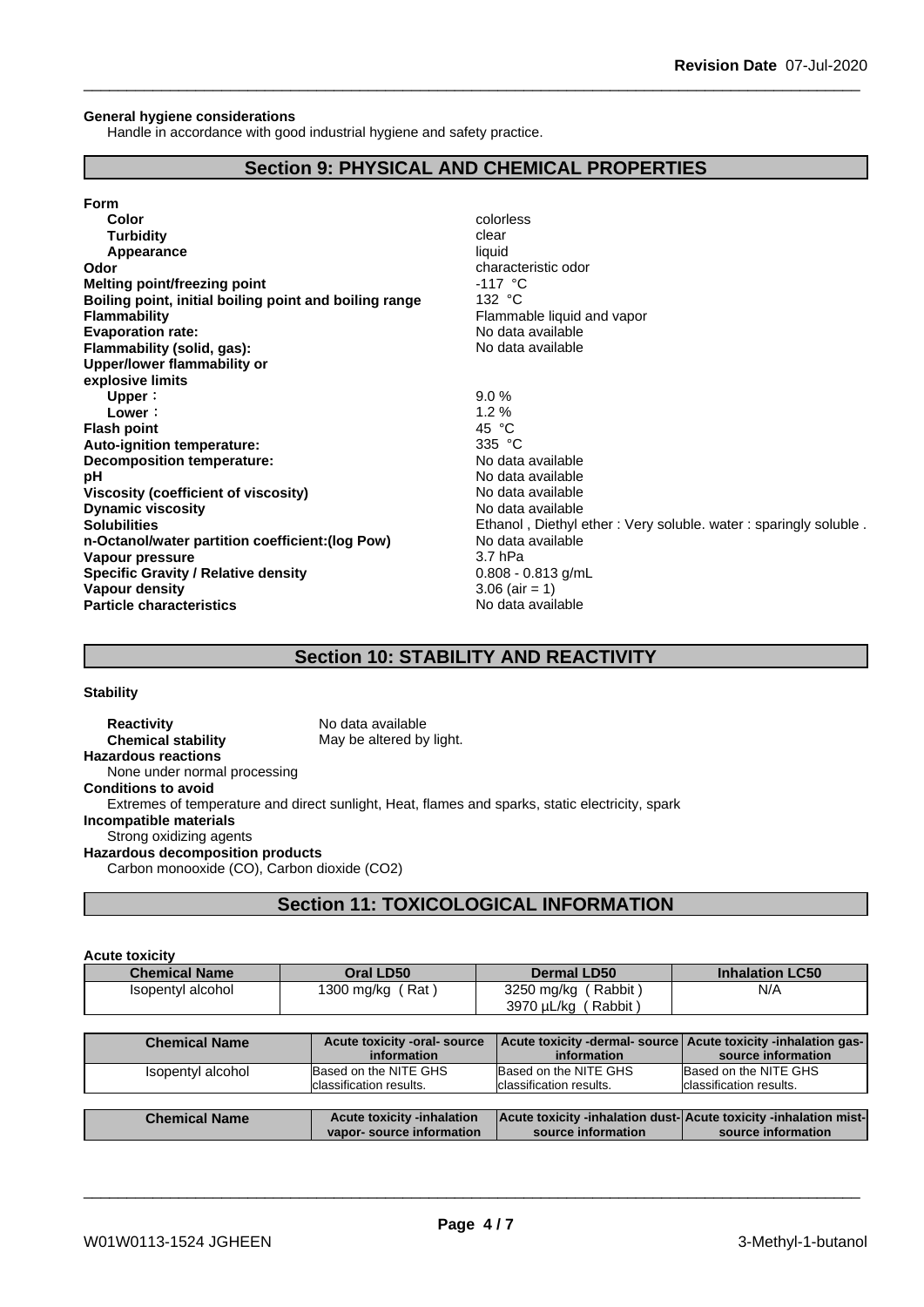| Isopentyl alcohol                     | Based on the NITE GHS   | Based on the NITE GHS                         | Based on the NITE GHS                                |  |
|---------------------------------------|-------------------------|-----------------------------------------------|------------------------------------------------------|--|
|                                       | classification results. | classification results.                       | <b>I</b> classification results.                     |  |
| <b>Skin irritation/corrosion</b>      |                         |                                               |                                                      |  |
|                                       | <b>Chemical Name</b>    |                                               | Skin corrosion/irritation source information         |  |
|                                       | Isopentyl alcohol       | Based on the NITE GHS classification results. |                                                      |  |
| Serious eye damage/ irritation        |                         |                                               |                                                      |  |
|                                       | <b>Chemical Name</b>    |                                               | Serious eye damage/irritation source information     |  |
|                                       | Isopentyl alcohol       |                                               | Based on the NITE GHS classification results.        |  |
| Respiratory or skin sensitization     |                         |                                               |                                                      |  |
|                                       | <b>Chemical Name</b>    |                                               | Respiratory or Skin sensitization source information |  |
|                                       | Isopentyl alcohol       | Based on the NITE GHS classification results. |                                                      |  |
| <b>Reproductive cell mutagenicity</b> |                         |                                               |                                                      |  |
|                                       | <b>Chemical Name</b>    |                                               | germ cell mutagencity source information             |  |
|                                       | Isopentyl alcohol       |                                               | Based on the NITE GHS classification results.        |  |
| Carcinogenicity                       |                         |                                               |                                                      |  |
|                                       | <b>Chemical Name</b>    |                                               | <b>Carcinogenicity source information</b>            |  |
|                                       | Isopentyl alcohol       | Based on the NITE GHS classification results. |                                                      |  |

### **Reproductive toxicity**

|                               | <b>Chemical Name</b> | Reproductive toxicity source information      |
|-------------------------------|----------------------|-----------------------------------------------|
|                               | Isopentyl alcohol    | Based on the NITE GHS classification results. |
| <b>STOT-single exposure</b>   |                      |                                               |
|                               | <b>Chemical Name</b> | STOT -single exposure- source information     |
|                               | Isopentyl alcohol    | Based on the NITE GHS classification results. |
| <b>STOT-repeated exposure</b> |                      |                                               |
|                               | <b>Chemical Name</b> | STOT -repeated exposure- source information   |
|                               | Isopentyl alcohol    | Based on the NITE GHS classification results. |
| <b>Aspiration hazard</b>      |                      |                                               |
|                               | <b>Chemical Name</b> | <b>Aspiration Hazard source information</b>   |
|                               | Isopentyl alcohol    | Based on the NITE GHS classification results. |

## **Section 12: ECOLOGICAL INFORMATION**

### **Ecotoxicity**

| <b>Chemical Name</b> | Algae/aguatic plants                                                                           | Fish                                  | Crustacea                           |
|----------------------|------------------------------------------------------------------------------------------------|---------------------------------------|-------------------------------------|
| Isopentyl alcohol    | EC50:Desmodesmus<br>subspicatus 181 mg/L 96 h<br>EC50:Desmodesmus<br>subspicatus 493 mg/L 72 h | LC50:Salmo gairdneri<br>700 mg/L 96 h | EC50:Daphnia magna<br>260 mg/L 48 h |

### **Other data**

| <b>Chemical Name</b> | Short-term (acute) hazardous to the                                            | Long-term (chronic) hazardous to the |
|----------------------|--------------------------------------------------------------------------------|--------------------------------------|
|                      | laquatic environment source information aquatic environment source information |                                      |
| Isopentyl alcohol    | Based on the NITE GHS classification                                           | Based on the NITE GHS classification |
|                      | Iresults.                                                                      | Iresults.                            |

**Persistence and degradability** No information available<br>**Bioaccumulative potential** No information available **Bioaccumulative potential<br>Mobility in soil Hazard** to the ozone layer **Mobility**

No information available<br>No information available

## **Section 13: DISPOSAL CONSIDERATIONS**

### **Waste from residues**

Disposal should be in accordance with applicable regional, national and local laws and regulations. **Contaminated container and contaminated packaging**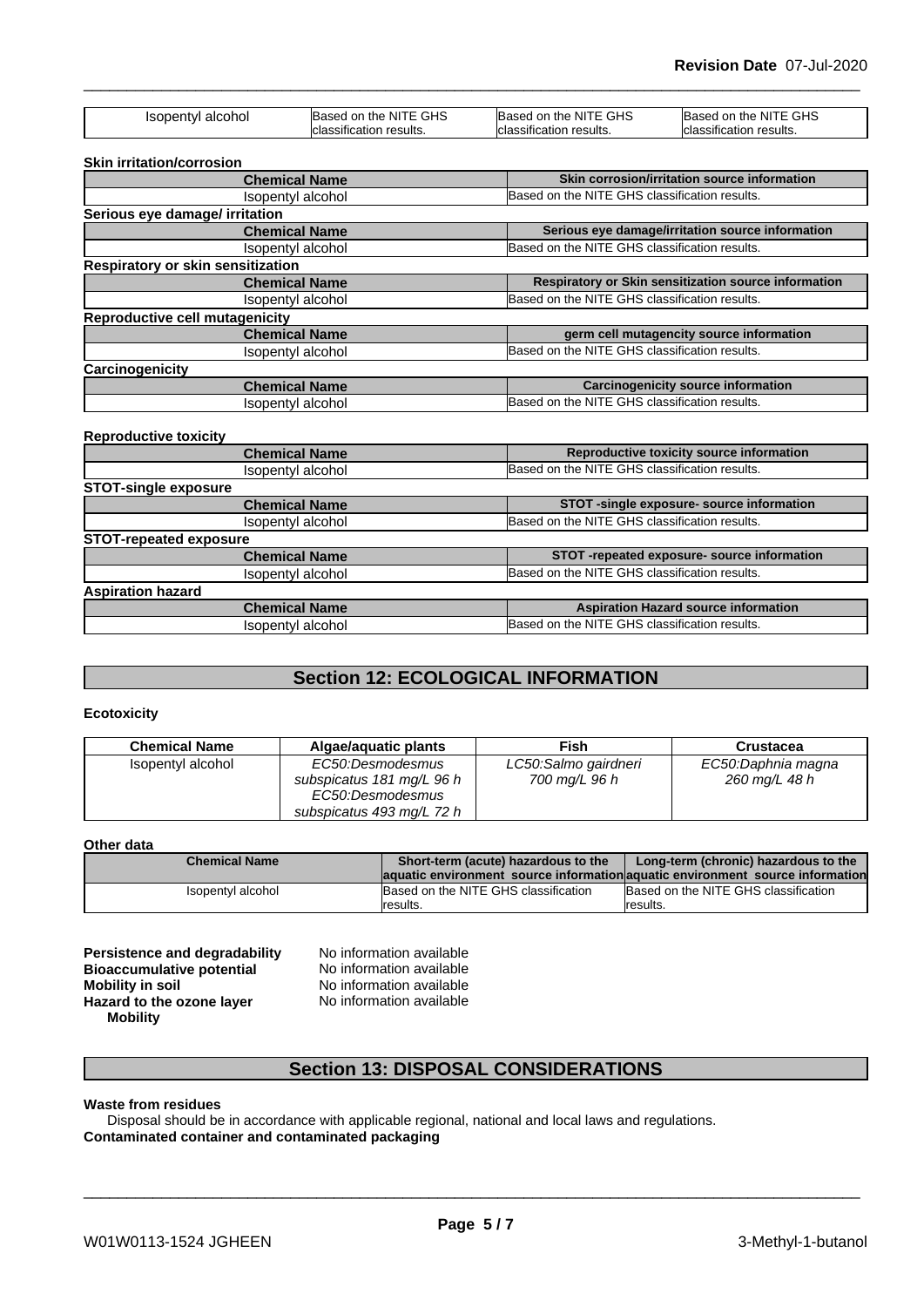Disposal should be in accordance with applicable regional, national and local laws and regulations.

## **Section 14: TRANSPORT INFORMATION**

| <b>ADR/RID</b>                   |                          |
|----------------------------------|--------------------------|
| UN number                        | UN1105                   |
| Proper shipping name:            | Pentanols                |
| <b>UN classfication</b>          | 3                        |
| <b>Subsidiary hazard class</b>   |                          |
| Packing group                    | Ш                        |
| <b>Marine pollutant</b>          | Not applicable           |
| <b>IMDG</b>                      |                          |
| <b>UN number</b>                 | UN1105                   |
| Proper shipping name:            | Pentanols                |
| <b>UN classfication</b>          | 3                        |
| <b>Subsidiary hazard class</b>   |                          |
| Packing group                    | Ш                        |
| <b>Marine pollutant (Sea)</b>    | Not applicable           |
| Transport in bulk according to   | No information available |
| Annex II of MARPOL 73/78 and     |                          |
| the IBC Code                     |                          |
| <b>IATA</b>                      |                          |
| <b>UN number</b>                 | UN1105                   |
| Proper shipping name:            | Pentanols                |
| UN classfication                 | 3                        |
| <b>Subsidiary hazard class</b>   |                          |
| Packing group                    | Ш                        |
| <b>Environmentally Hazardous</b> | Not applicable           |
| <b>Substance</b>                 |                          |

## **Section 15: REGULATORY INFORMATION**

| <b>International Inventories</b>                     |                                                                                                                                                   |
|------------------------------------------------------|---------------------------------------------------------------------------------------------------------------------------------------------------|
| <b>EINECS/ELINCS</b>                                 | Listed                                                                                                                                            |
| <b>TSCA</b>                                          | Listed                                                                                                                                            |
|                                                      |                                                                                                                                                   |
| Japanese regulations                                 |                                                                                                                                                   |
| <b>Fire Service Act</b>                              | Category IV, Class II petroleums, dangerous grade 3                                                                                               |
| <b>Poisonous and Deleterious</b>                     | Not applicable                                                                                                                                    |
| <b>Substances Control Law</b>                        |                                                                                                                                                   |
|                                                      | Industrial Safety and Health Act Notifiable Substances (Law Art.57-2, Enforcement Oder Art.18-2 Attached Table<br>No.9)No.48                      |
|                                                      | Harmful Substances Whose Names Are to be Indicated on the Label (Law Art.57,<br>Para.1, Enforcement Order Art.18)                                 |
|                                                      | Class 2 Organic Solvents (Enforcement Order Attached Table No.6-2, Ordinance on<br>Prevention of Organic Solvent Poisoning Art.1, Para.1, Item 5) |
|                                                      | Dangerous Substances - Flammable Substance (Enforcement Order Attached Table 1<br>Item $4)$                                                       |
|                                                      | Working Environment Evaluation Standards, Administrative Control Levels (Law<br>Art.65-2, Para.1)                                                 |
| <b>Regulations for the carriage</b>                  | Flammable Liquids (Ordinance Art.3, Ministry of Transportation Ordinance Regarding                                                                |
| and storage of dangerous                             | Transport by Ship and Storage, Attached Table 1)                                                                                                  |
| goods in ship                                        |                                                                                                                                                   |
| <b>Civil Aeronautics Law</b>                         | Flammable Liquids (Ordinance Art.194, MITL Nortification for Air Transportation of                                                                |
|                                                      | Explosives etc., Attached Table 1)                                                                                                                |
| <b>Marine Pollution Prevention Law</b>               | Enforcement ordinance Appendix No. 1 Noxious liquid substance Category Z                                                                          |
| <b>Pollutant Release and Transfer Not applicable</b> |                                                                                                                                                   |
| <b>Register Law</b>                                  |                                                                                                                                                   |
| <b>Export Trade Control Order</b>                    | Not applicable                                                                                                                                    |
|                                                      |                                                                                                                                                   |